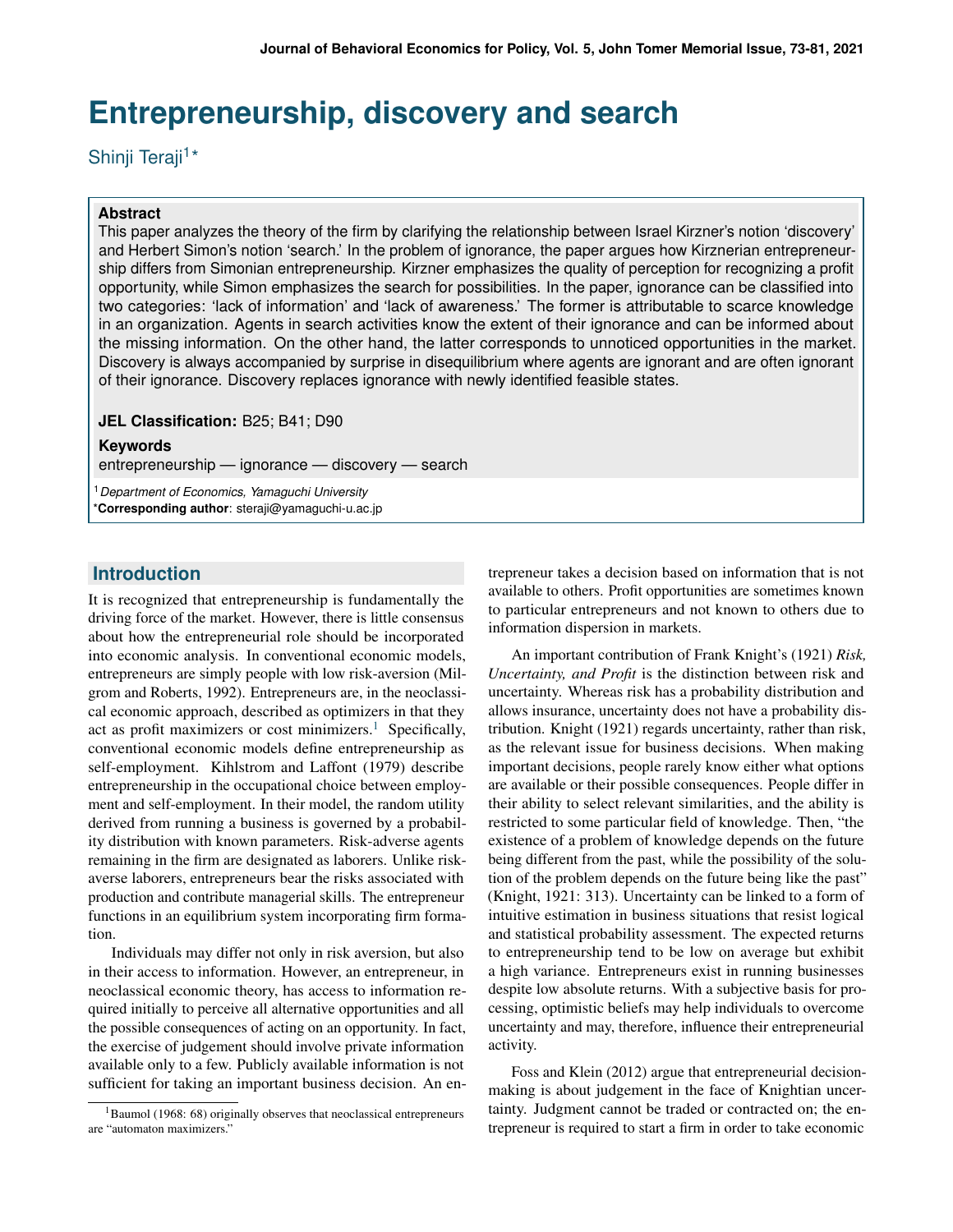actions based on one's own judgment. Judgement refers to decision-making when the range of possible future outcomes is generally unknown. Entrepreneurial decision-making applies to situations in which there is no obvious rule that can be applied. Under conditions of uncertainty, judgement is the (largely tacit) ability to make decisions that turn out to be reasonable or successful ex post (Langlois, 2005). Market participants have heterogeneous entrepreneurial judgments about future events. Knightian uncertainty is thus consistent with subjectivism of expectations.

From its beginning, the Austrian school of economics has stressed the importance of uncertainty and ignorance in economic decision-making. In the Austrian tradition, subjectivism implies that individuals hold different preferences, knowledge, and expectations, and more specifically, "the presupposition that the contents of the human mind, and hence decision making, are not rigidly determined by external events" (O'Driscoll and Rizzo, 1996: 1). The Austrian theory is unique in its interest in implications of ideas, beliefs, and cognitive processes. As Boettke and Prychitko (1994: 228) argue, "Austrian theory is an analysis of acting minds, of individuals attempting to switch their present state of affairs for imagined better states. This invariably links methodological individualism with the concept of time and genuine uncertainty . . . " The Austrians fundamentally agree that economics should make the world intelligible in terms of human action. Economics must explain human action as the individuals' responses to their subjective interpretations of the external environment.

In what follows, this paper analyzes the work of Israel Kirzner, who provides the most extensive attempt in the entrepreneurship field. For Kirzner (1997: 63), "[m]ainstream microeconomics interprets the real world of markets as if observed phenomena represent the fulfillment of equilibrium conditions." The Austrian school of thought views the market as a process, which is never really in equilibrium, but is always tending toward equilibrium. The equilibrating tendencies reside within the profit incentives that originate in the prevalence of unexploited market opportunities. Kirzner (1973) argues that the existence of disequilibrium situations in the market implies profit opportunities. Kirznerian entrepreneurs notice, earlier than others, the changes that have already occurred in the marketplace, taking advantage of information asymmetries.

In organization theory, there are studies based on the behavioral paradigm. Cyert and March (1963) launch into an attack on the orthodox theory by placing an explicit empha-sis on the actual process of organizational decision-making.<sup>[2](#page-1-0)</sup> Their model emphasizes the interplay between cognition and action, in which the firm adapts to its environment through learning and experimentation. Simon (1957) hypothesizes that agents search until they find alternatives that are satisfactory enough, given the information available and their ability to compute the consequences. An agent cannot choose an

optimal action but, instead, must choose an option that meets some predetermined aspiration level.

This paper stresses the problem of ignorance in entrepreneurship. The paper analyzes the theory of the firm by clarifying the relationship between Kirzner's notion 'discovery' and Simon's notion 'search.' In the problem of ignorance, the paper argues how Kirznerian entrepreneurship differs from Simonian entrepreneurship. Kirzner emphasizes the quality of perception for recognizing a profit opportunity. The crucial role of entrepreneurs lies in their alertness to hitherto unnoticed opportunities. Discovery takes place as entrepreneurs seek to seize the opportunities afforded by market frictions. On the other hand, Simon emphasizes the search for possibilities. Once entrepreneurs choose their problems, they settle on how to search the solution landscape to find sufficiently valuable solutions. In the paper, ignorance can be classified into two categories: 'lack of information' and 'lack of awareness.' The former is attributable to scarce knowledge in an organization. Agents in search activities know the extent of their ignorance and can be informed about the missing information. On the other hand, the latter corresponds to unnoticed opportunities in the market. Discovery is always accompanied by surprise in disequilibrium where agents are ignorant and are often ignorant of their ignorance. Discovery replaces ignorance with newly identified feasible states.

This paper proceeds as follows. The next section examines the Austrian tradition of viewing the market as a process. Section 3 introduces two concepts: Kirznerian entrepreneurship and Simonian entrepreneurship. Section 4 argues that, in the problem of ignorance, how Kirznerian entrepreneurship differs from Simonian entrepreneurship. Section 5 concludes.

## **Creation and process**

#### **Schumpeterian entrepreneurship**

Joseph Schumpeter is, without any doubt, the best-known contributor to the entrepreneurship field in economics. Schumpeter ([1911], 1934) considers the role of entrepreneurship in the economic development process. According to Schumpeter ([1911], 1934: 66), entrepreneurial activities consist of the following five items: (1) the introduction of a new good or of a new quality of a good; (2) the introduction of a new method of production; (3) the opening of a new market; (4) the conquest of a new source of supply of raw materials or half-manufactured goods; and (5) the carrying out of the new organization of any industry, like the creation of a monopoly position or the breaking up of a monopoly position. For Schumpeter ([1911], 1934), an entrepreneur is a leader and 'leads' the means of production into new channels.

Entrepreneurship as a form of leadership is to be distinguished sharply from routine. Schumpeter ([1911], 1934) emphasizes the entrepreneur's role as a major innovator who shifts the economy to new equilibrium states by upsetting the routine operation of the market process ('creative destruction' in Schumpeter's term). Experiential and localized knowledge explains firm heterogeneity and various aspects of competitive

<span id="page-1-0"></span><sup>&</sup>lt;sup>2</sup> Along with Herbert Simon, Richard Cyert and James March are regarded as pioneers of behavioral economics associated with the Carnegie School.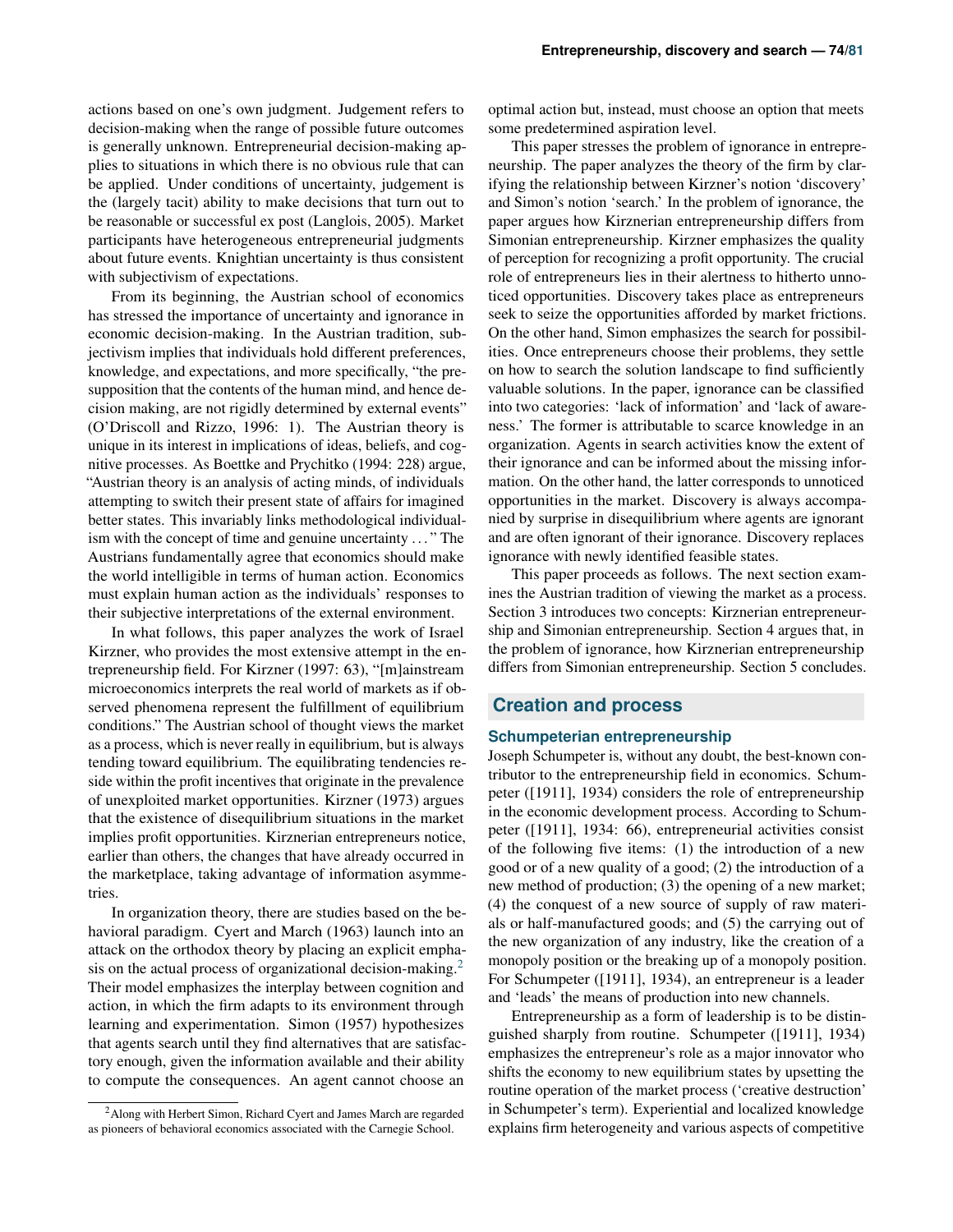advantage, particularly differential innovation performance. The entrepreneur makes a new combination of already existing resources. The number of possible combinations is nearly infinite, and the entrepreneur intuitively selects a few that are possible. Thus, entrepreneurship tends to be an exceptional occurrence of massive importance. The entrepreneur's leadership qualities enable him or her to see the right way to act. Others will follow in his or her wake. Nelson and Winter (1982: 275), drawing from Schumpeterian insights, argue that "a central aspect of dynamic competition is that some firms deliberately strive to be leaders in technological innovations, while others attempt to keep up by imitating the success of the leaders." The leader-type entrepreneur often stimulates a cluster of innovating and imitating activity by other following entrepreneurs.

Schumpeterian entrepreneurs are described as "leaders that vigorously rise above the masses, personalities that carry the rules of their behavior within themselves" (Schumpeter, [1911], 1934: 100). It is individuals who carry out entrepreneurial activities, no matter how they are defined. Their characteristics (personality, background, skills, etc.) matter. Following Leibenstein (1987: 120), "there are entrepreneurs of unusual talents where modes of operation cannot be captured, described, and taught to others. But in my view, such people are at one end of the talent distribution found among entrepreneurs, which ranges from ordinary capacities, to the ability to slightly modify an existing firm, to the borderline of the great entrepreneurial innovators such as Henry Ford."[3](#page-2-0) Entrepreneurial activities can be directed towards the discovery of opportunities to earn profit. These activities are led by a group of people with a particular knowledge.

#### **The Austrian tradition: Mises and Hayek**

The Austrian tradition of viewing the market as a process helps us understand the functional role of entrepreneurship in the economy. Kirzner (1997) argues as follows: "[f]rom Mises the modern Austrians learned to see the market as an *entrepreneurially* driven *process*. From Hayek they learned to appreciate the role of *knowledge* and its enhancement through market interaction, for the equilibrative process" (Kirzner, 1997: 67, original emphasis).

Mises ([1949], 1966) prepares the ground for understanding the intrinsic link between uncertainty and human action. For Mises, Austrian economics is a theory of human action, not of economic equilibrium; economic theory has its foundation in 'praxeology' which deals with choice and action. People live in a world characterized by uncertainty in the sense that the likelihood of a particular course of action yielding a particular outcome "is not open to any kind of numerical evaluation" (Mises, [1949], 1966: 113). In such a circumstance, people are unable to assign meaningful probabilities to the consequences of their actions. Dealing with uncertainty is cru-

cial to the theory of human action. Mises' system involves interaction between heterogenous individuals as they may differ with regards to their motivations and in their entrepreneurial capacities in particular directions. In their entrepreneurial capacity, they form expectations of the future and determine their use of current resources based on the anticipation of an expected fact. The decision to switch production techniques available might result from a change in entrepreneurial expectations. Then, "[i]n order to see his way in the unknown and uncertain future man has within his reach only two aids: experience of past events and his faculty of understanding" (Mises, [1949] 1966, p. 337). A science of human action is a science of the struggle of human beings to understand and cope with uncertainty. Mises' focus of the entrepreneurial function is on the market process. Mises ([1949], 1966: 245) argues the idea of a movement toward equilibrium: "[t]he final state of rest is an imaginary construction, not a description of reality ... New disturbing factors will emerge before it will be realized. What makes it necessary to take recourse to this imaginary construction is the fact that the market at every instant is moving toward a final state of rest." As some disequilibrium is dissolved by an action, another one emerges.

Following Hayek's (1968) thought, Kirzner (1973) argues that the existence of disequilibrium situations in the market implies profit opportunities. The knowledge that an individual can possess is dispersed, and each person can just possess a little piece of all the knowledge available in society (Hayek, 1948). Since knowledge varies by time and place, an omniscient knowledge is impossible. Novelty is fundamentally unpredictable. For Hayek (1968), the term 'competition' refers to a discovery procedure that approaches novelty by means of trial-and-error elimination. The market system provides individuals with useful knowledge and enables them to discover such knowledge by means of the competition process.

As Hayek (1976) suggests, the working of the market can be understood best by looking at it as an 'exchange game.' It is a game that "proceeds, like all games, according to rules guiding the actions of individual participants" (Hayek, 1976: 71). The market can be defined as an institutionalized arena for exchange. The reason for the participants to play the exchange game is that it is wealth-creating or positive-sum. Participants can expect to realize better outcomes than they could expect from feasible alternative games. Hayek (1976: 109) defines the notion of 'catallaxy' as "the special kind of spontaneous order produced by the market through people acting within the rules of the law of property, tort and contract." Wealth grows because people can innovate with their own property, and the returns to their efforts accrue to them. As Hayek (1976: 115) suggests, "[t]he best way to understand how the operation of the market system leads not only to the creation of an order, but also to a great increase of the return which men receive from their efforts . . . as a game which we may now call the game of catallaxy. It is a wealth-creating game (and not what game theory calls a zero-sum game), that is, one that leads to an increase of the steam of goods and of the prospects of all

<span id="page-2-0"></span><sup>&</sup>lt;sup>3</sup> According to Baumol (1990), entrepreneurial talent is assumed to be reasonably and equally distributed across time and societies. Innovative entrepreneurship is incremental in nature.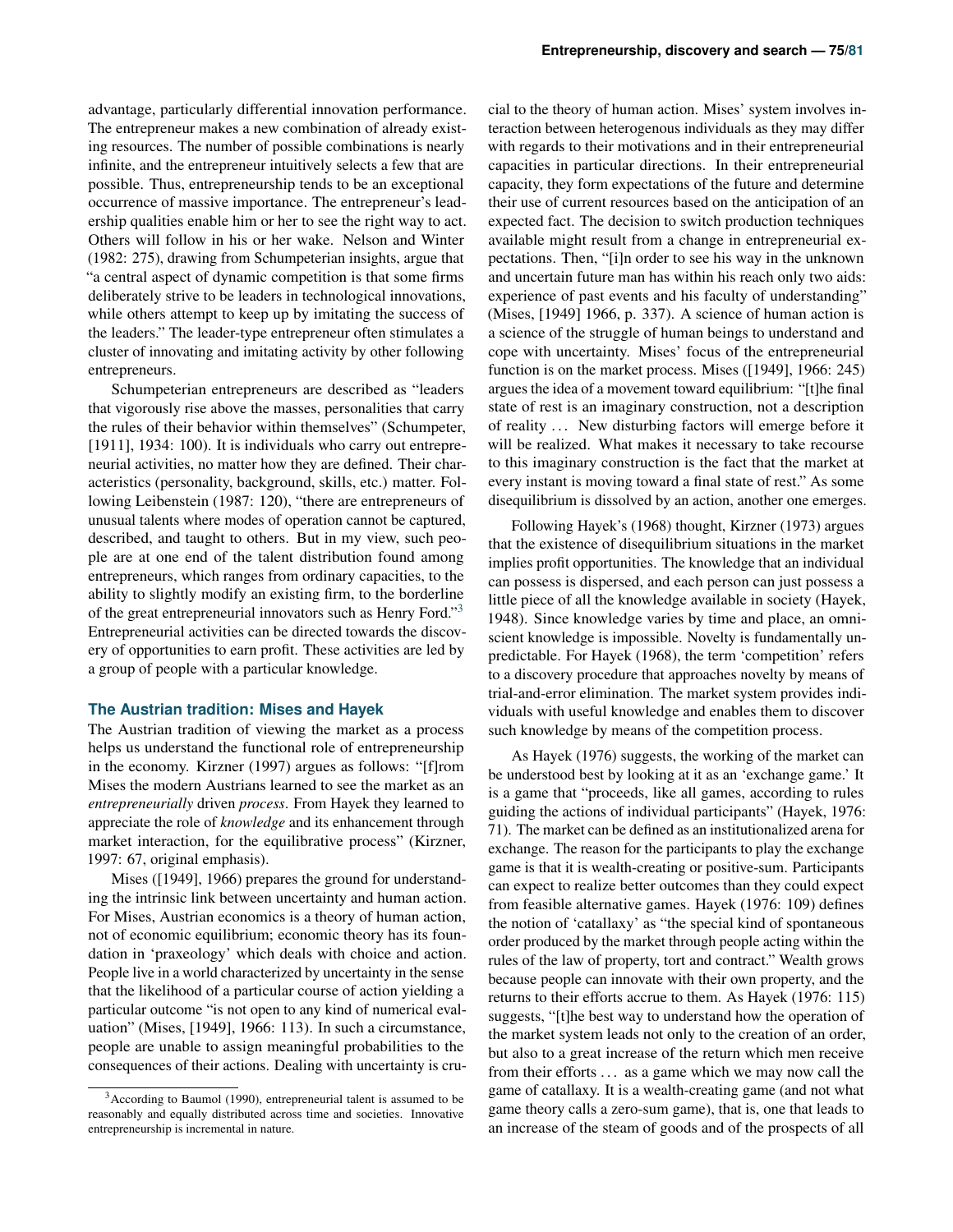participants to satisfy their needs." Wealth enhancement must be anticipated in order to participate in a positive-sum game.

As Kirzner (1997) argues:

For Hayek the equilibrating process is thus one during which market participants acquire better mutual information concerning the plans being made by fellow market participants. For Mises this process is driven by the daring, imaginative, speculative actions of entrepreneurs who see opportunities for pure profit in the conditions of disequilibrium. What permits us to recognize that these two perspectives on the character of the market process are mutually reinforcing, is the place which each of these two writers assigns to *competition* in the market process. (Kirzner, 1997: 68, original emphasis)

Individuals pursuing entrepreneurship must perceive profit opportunities more clearly than others. The individual entrepreneur must exploit the opportunities to enter a new market, earlier than others. The opportunity identification represents one of the important questions for the domain of entrepreneurship.

## **Discovery and search**

#### **Kirznerian entrepreneurship**

By contrast to Schumpeterian heroic innovator-entrepreneur aspect, Kirznerian entrepreneurship focusses on the ordinary profit-seeking endeavors of market participants to discover and exploit opportunities for improvement.<sup>[4](#page-3-0)</sup> That is, "[f]or Schumpeter the essence of entrepreneurship is the ability to break away from routine, to destroy existing structures, to move the system away from the even, circular flow of equilibrium" (Kirzner, 1973: 127). Schumpeterian entrepreneurship emphasizes the ability to create new combinations beyond the current production possibility frontier. On the other hand, Kirznerian entrepreneurship involves two phenomena – the presence of profit opportunities and individuals who pursue those opportunities. Kirznerian entrepreneur is "routineresisting" (Kirzner, 1997: 71) only at the stage of perceiving profit opportunities. Schumpeterian and Kirznerian entrepreneurs don't know the extent of their ignorance. Creation and discovery cannot be anticipated. However, Kirznerian discovery view of entrepreneurship can be distinguished from Schumpeterian creation perspective. Kirznerian entrepreneur reacts to exogenously generated changes in the marketplace. Kirznerian entrepreneur might be described as a follower, in Schumpeterian sense, of the leading, originating innovators. Abstracting from the social dimension of

entrepreneurial behavior (which is a feature of the Schumpeterian entrepreneur), Kirzner focuses on the pure entrepreneurial function. Kirzner's focus on the entrepreneur is inspired by the objective of enabling us to see the 'inside' workings of the capitalist system, while Schumpeter is concerned to enable us to see, 'from the outside,' what constitutes the essence of capitalism (Kirzner, 1999).

For Kirzner, the role of the entrepreneur is to achieve some kind of adjustment necessary to move markets toward the equilibrium states.<sup>[5](#page-3-1)</sup> In the equilibrium states, economic agents have exploited all the opportunities known to them. Kirznerian entrepreneurs become deliberate coordinators of resources in markets exhibiting disequilibria. Disequilibrium arises from the everyday mistakes market participants make in their investment, production, and distribution decisions. In markets, knowledge is neither complete nor perfect. Markets are constantly in disequilibrium states; for instance, the entrepreneurs could sell for high prices that which they can buy for low prices. Disequilibrium creates market niches, which becomes evident as underpriced products, unused capacity, unmet customer needs, and so on. Thus, it is disequilibrium that gives scope to the entrepreneurial function. For Kirzner (1981: 55), "the innovative role assigned by Schumpeter to his entrepreneur finds its place naturally within the broader Misesian theory." There are three essential aspects of the broader Misesian theory of entrepreneurship, according to Kirzner (1981): (1) the recognition of the entrepreneurial element in each individual market participant; (2) the insight into entrepreneurship as the driving force behind the equilibrating tendencies within the price system; and (3) appreciation for the entrepreneurial basis for the social efficiency achieved by the market economy. Then, "action is the present choice between future alternatives that must, in the face of the foggy uncertainty of the future, now be identified in the very act of choice. It is this aspect of human action that renders it, for Mises, essentially entrepreneurial" (Kirzner, 1992: 128). What is missing in Schumpeterian account is an appreciation of the fact that the ordinary everyday profit-motivated endeavors of market participants to discover and exploit opportunities for improvement keep the market process working.

Kirzner emphasizes the quality of perception for recognizing a profit opportunity. The crucial role of entrepreneurs lies in "their alertness to hitherto unnoticed opportunities" (Kirzner, 1973: 39). Kirzner's concept of 'alertness' is a singular property of individuals.<sup>[6](#page-3-2)</sup> Alertness is "the ability to notice without search opportunities that have hitherto been overlooked" (Kirzner, 1979: 48). An opportunity exists only if it is perceived by the entrepreneur. The entrepreneur has

<span id="page-3-0"></span><sup>4</sup>According to de Jong and Marsili's (2015) empirical study, Schumpeterian opportunities are correlated with an innovative behavior, a strategic emphasis on future needs. In contrast, Kirznerian opportunities are associated with a strategic focus on present needs. They are more frequently pursued by small ventures and by young entrepreneurs.

<span id="page-3-1"></span><sup>5</sup>Kirzner defines the equilibrium state in neoclassical economics as "a state in which each decision correctly anticipates all other decisions" (1979: 110).

<span id="page-3-2"></span><sup>6</sup>For Lachmann, Kirzner's term 'alertness' is considered as a behavioral prerequisite for capital formation which is founded on continuous "alertness to change and a willingness to make frequent changes, the switching "on" and "off" of various output streams as well as reshuffling capital combinations" (Lachmann, 1976: 148, original emphasis).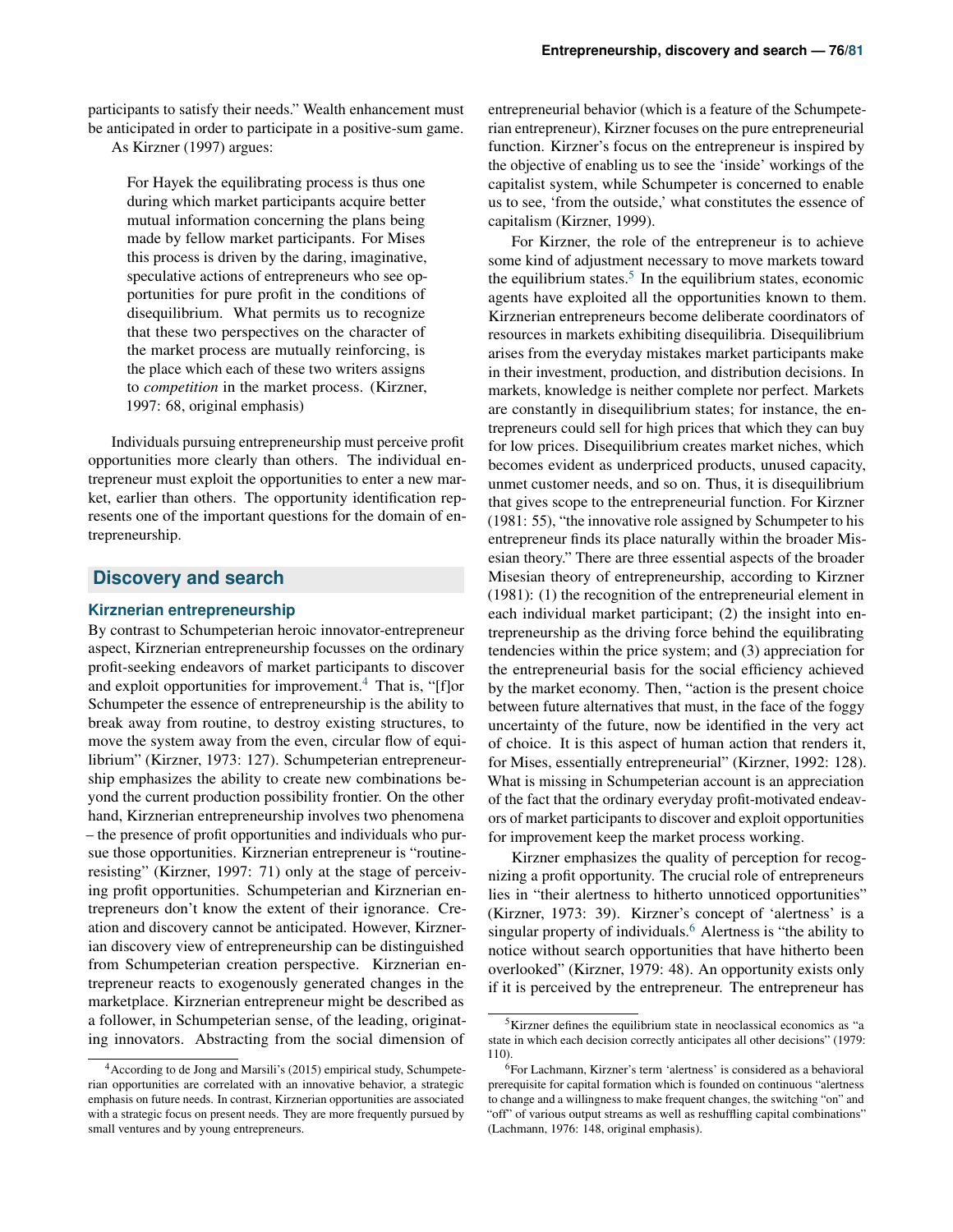to overcome mental and behavioral habits and become liberated from the dictation of routine in order to exploit opportunities successfully. As Kirzner suggests, "[t]he successful businessman-entrepreneur "sees" what other market participants have not yet seen (Kirzner, 1992: 129, original emphasis). People possess different information, which allows them to see particular opportunities that others cannot see.

Entrepreneurs perceive external events and formulate business plans according to their knowledge. Knowledge shapes the interpretation of the external environment. Experiences from everyday life are accumulated into a stock of knowledge that can be used to interpret incoming events. The interpretation framework helps an entrepreneur to identify problems. There are market opportunities that are not being exploited simply because they have not been noticed. Disequilibrium exists because economic agents are ignorant and are often ignorant of their ignorance. Lack of awareness regarding the opportunities renders discovery a crucial phenomenon. One can be alert by exposing oneself to potential market opportunities. Discovery takes place as entrepreneurs seek to seize the opportunities afforded by market frictions which are typically not known in advance. The differential awareness becomes more crucial when the opportunity is less straightforward. Some individuals, but not others, recognize and exploit entrepreneurial opportunities. Individuals with more experience see a specific opportunity as more desirable than it is for others, making it more likely that they will exploit it. Competition is a discovery procedure fueled by Kirzneian entrepreneurship relative to hitherto ignored market opportunities. The entrepreneur enjoys the first mover's reward. Thus, the function of Kirznerian entrepreneur is the act of opportunity recognition in market disequilibrium.

#### **Simonian entrepreneurship**

In his *Administrative Behavior*, Herbert Simon ([1947], 1997: 14) simply refers to the entrepreneurs "distinguished by the fact that their decisions ultimately control the activities of employees." In the authority view, the firm is defined as an employment relation. For Simon (1951), an employment contract specifies a set of acceptable instructions that the employee has to accept if asked to carry them out by the employer.

Simon ([1969], 1996) argues about Hayek's perspective on the role of the market:

> No one has characterized market mechanisms better than Friedrich von Hayek . . . His defense did not rest primarily upon the supposed optimum attained by them but rather upon the limits of the inner environment – the computational limits of human beings. (Simon, [1969], 1996: 34)

Markets are important mechanisms of coordination. However, for Simon, markets cannot fulfill their function if they do not possess "a high degree of economic stability and a low level of externalities" (Simon, 2000: 751).

In modern economies, organizations perform a more relevant role of coordination than the price system does. As March and Simon (1958: 154) argue, "[m]any of the central problems for the analysis of human behavior in large scale organizations stem from the operation of subsystems within the total organizational structure." An organization is a set of regularly interacting individuals who are bound by a set of internal rules. These rules determine the organization's structure.

Simon (1957) hypothesizes that economic agents perform limited searches, accepting the first satisfactory decision. Once entrepreneurs choose their problems, they settle on how to search the solution landscape to find sufficiently valuable solutions. They search until they find alternatives that are satisfactory enough rather than until the marginal expected cost of search equals the marginal expected return. Global rationality refers to the ability of economic agents to make optimal decisions based on information regarding the past, the present, and the future. It is the notion that the agents are able to identify and assimilate all of the available information that is relevant to the problem they face, processing it in order to maximize their given objective function. Rather than assuming that agents are globally aware of all the possibilities and comparatively compute them, Simon (1957) emphasizes the search for possibilities and the localness and limits of ratio-nality.<sup>[7](#page-4-0)</sup> For boundedly rational agents, information gathering is costly. The number of possibilities and combinations is so large that search costs are not known in advance. There is always a trade-off between allocating time and resources to gathering further information and proceeding to act on the basis of current information. Starting from their internal representation of the environment, economic agents cope with a problem by adopting simplifying strategies for its solution.

March and Simon (1958, p. 169) propose an alternative model of rationality with the following simplifying features: (1) optimizing is replaced by satisficing – the requirement that satisfactory levels of the criterion variables be attained; (2) alternatives of action and consequences of action are found sequentially through search processes; (3) repertories of action programs are developed by organizations and individuals, and these serve as alternatives of choice in recurrent situations; (4) each specific action program deals with a restricted range of situations and a restricted range of consequences; and (5) each action program is capable of being executed in semiindependence of the others – they are only loosely coupled together.

Economic agents 'satisfice' rather than optimize: they simplify their decisions primarily through the replacement of the goal of optimizing with the goal of satisficing, of finding

<span id="page-4-0"></span><sup>7</sup>Williamson (1985) introduces the behavioral assumptions of bounded rationality and opportunism. Since boundedly rational actors are unable to completely foresee all the future contingencies that affect the execution and fulfillment of contracts, these contracts are inevitably incomplete and the contractual parties are at risk of being subject to opportunism. Cognitive limitations lead people to implement incomplete contracts in complex environments.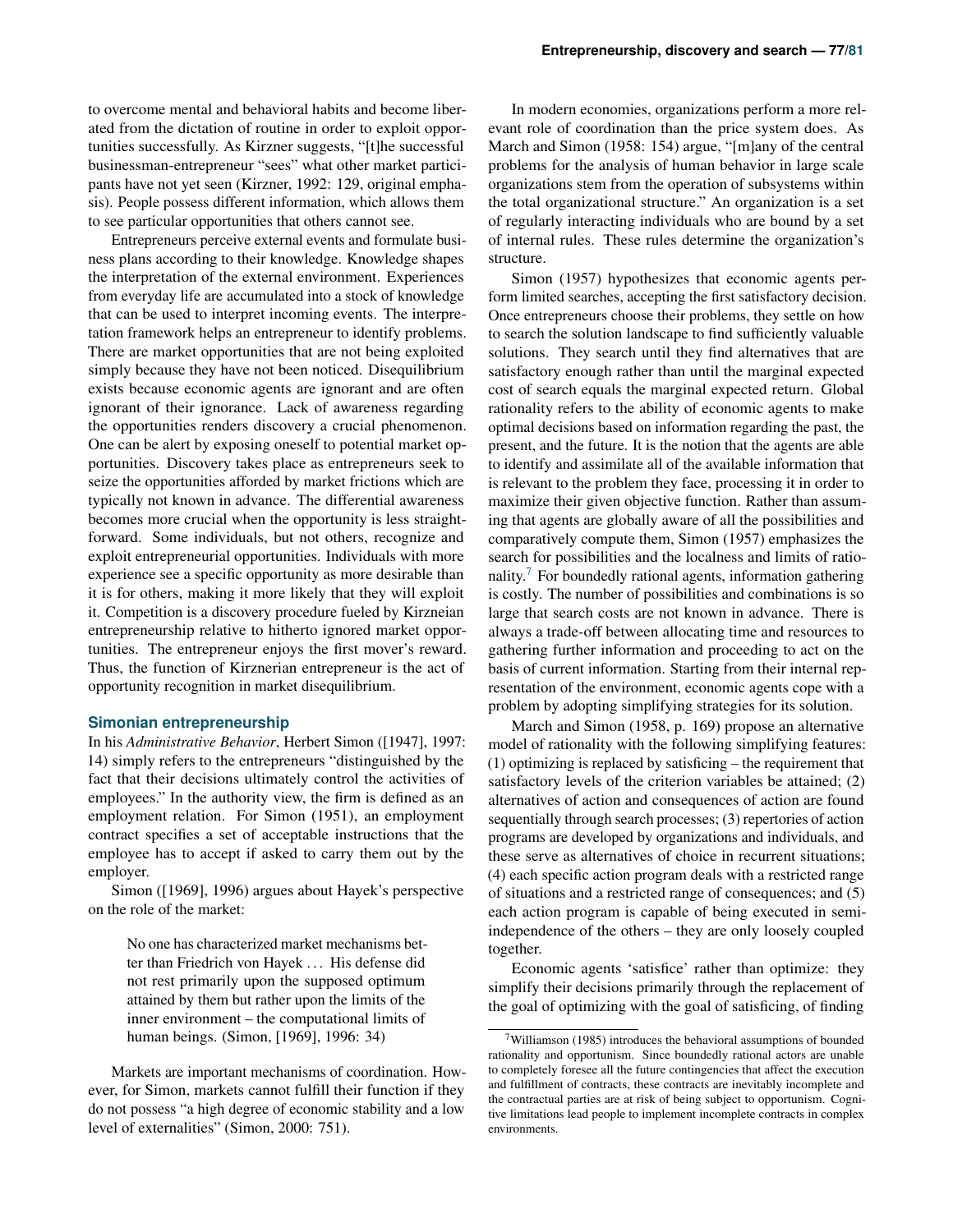a course of action that is 'good enough' (Simon, 1957). Satisficing is often explained as a procedure of decision-making by which agents search for a solution until they find a satisfactory choice, given the information available and their ability to compute the consequences.[8](#page-5-0) Alternatives are generally not fixed in advance but generated or identified. As Simon (1997: 321) points out, "the greater part of the decision-maker's time and effort is devoted to generating or identifying alternatives." The search for alternatives ends when a certain criterion is reached (a 'stopping rule'). Then, the "criteria of satisfaction are closely related to the psychological notion of 'aspiration levels" (March and Simon, 1958: 182). The basic departure from conventional economic theory is described not in terms of optima but in terms of values of targets – profit, inventory, or sales, in the firm's case – which are satisfactory or unsatisfactory. An empirically grounded theory of bounded rationality should extend to situations in which an agent cannot choose an optimal action but, instead, must satisfice, that is, choose an option that meets some predetermined aspiration level. Determination of an aspiration level is based on experience-derived expectations of possible consequences. The search for alternatives is compatible with limited computational resources, and it terminates when an option is identified that exceeds the aspiration level.

The basic idea of the satisficing approach is that people form aspirations, search for alternatives satisficing them, and choose the first option that is good enough. The satisficing approach can be described as a decision-making strategy of the following form:

- 1. Set an aspiration level such that any option which reaches or surpasses it is good enough.
- 2. Begin to search and evaluate the options on offer.
- 3. Choose the first option which, given the aspiration level, is good enough.

Thus, satisficing is a way "of simplifying the choice problem to bring it within the powers of human computation" (Simon, 1957: 204). An aspiration level is the quantity of a particular value the agent would find satisfactory. Searching for more and better knowledge is often motivated by a dissatisfaction with the information they have already obtained. The aspiration levels of goals are not rigid but can be revised in an upward or downward direction according as performance exceeds or falls short of aspiration. For example, sales in a given period greater or less than the target level fixed for that period will lead to higher or smaller targets, respectively, for the next period. The agent is serially evaluating alternatives as to their likelihood of satisfying his or her preferences.

# **Ignorance: Lack of information and lack of awareness**

Ignorance is understood in relation to knowledge. According to Kirzner (1979), ignorance is associated with two types of knowledge: deliberated acquisition and non-deliberated acquisition. The former can be gained and learnt by deliberated search, while the latter can only be spontaneously absorbed from everyday life experiences. Experiences from everyday life are accumulated into a stock of knowledge. This sort of knowledge is largely "the result of learning experiences that occurred entirely without having been planned nor are they deliberately searched for" (Kirzner, 1979: 142).

For Kirzner, alertness is the essence of entrepreneurial activity. Alertness is distinct from search: alert individuals notice hitherto unexploited opportunities without search. This implies that a better entrepreneur possesses a superior perception of opportunity for profit. All agents cannot be alert to the same opportunities with the same level of proficiency in alertness. People with local knowledge will be alert to particular types of profit opportunities. As Kirzner (1979: 12) suggests, "[i]t would be good to know more about the institutional settings that are most conductive to opportunity discovery." This differential recognition of opportunities for profit raises the important issues in the entrepreneurial market process. Profits are the reward for correctly perceiving and exploiting available opportunities. Individuals are actually ignorant about what they are ignorant about. Opportunity discovery is always accompanied by surprise in disequilibrium. Discovery takes place as entrepreneurs are alert to profit opportunities not known in advance. Discovery replaces ignorance with newly identified feasible states. For Simon, on the other hand, search is the essence of entrepreneurial activity. Individuals start to search for alternatives; the satisficers stop searching. Then, "the means-ends connection between choices and consequences are imperfectly known" (Simon, 1958: 393). Individuals know the extent of their ignorance. That is, to search for something, they are assumed to be endowed with some knowledge regarding the area to be searched. They can take steps through search activities and remedy their ignorance. A need for a process of opportunity discovery is absent in Simon's framework

According to Kirzner (1997: 71), "[a]n opportunity for pure profit cannot, by its nature, be the object of systematic search. Systematic search can be undertaken for a piece of missing information, . . . " Thus, Kirzner (1997) distinguishes discovery from search as follows:

> What distinguishes *discovery* (relevant to hitherto unknown profit opportunities) from *successful search* (relevant to the deliberate production of information which one knew one had lacked) is that the former (unlike the latter) involves that *surprise* which accompanies the realization that one had overlooked something in fact readily available. (Kirzner, 1997: 72, original emphasis)

<span id="page-5-0"></span><sup>8</sup> In a search-theoretic choice experiment, Caplin *et al.* (2011) find that many decisions can be understood using Simon's satisficing model: most subjects search sequentially and stop search when an environmentally determined level of reservation utility has been realized.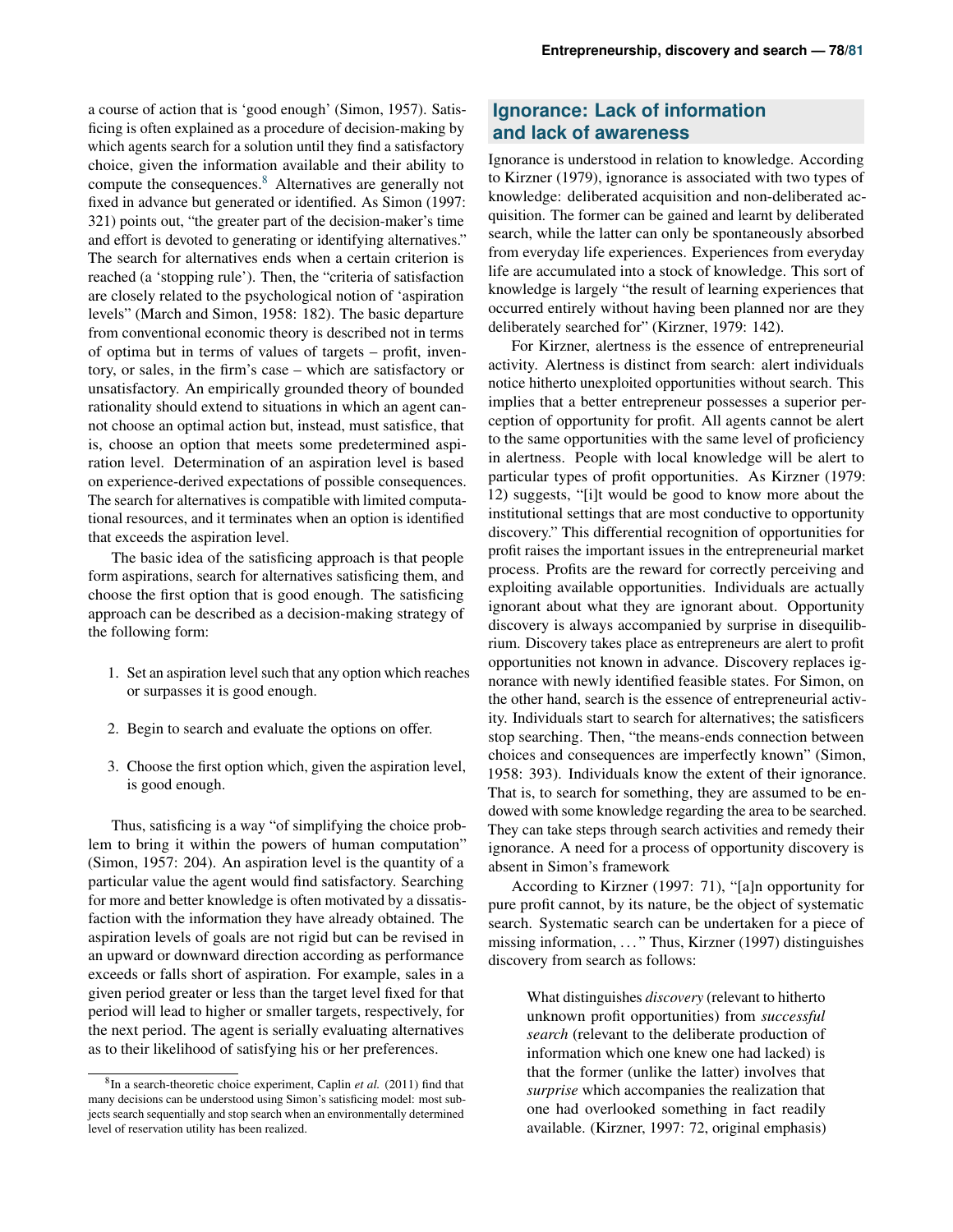It is impossible for individuals to search for something that they do not know about. This implies that the searchers must already possess a sense of direction to guide them. Following Penrose's ([1959], 1995) arguments:

> The assumption that firms are 'in search' of profits already implies some degree of enterprise, for it is only in the special case where the profitability of expansion in a given direction is obvious and the decisions to expand almost automatic that no particular quality of enterprise is required. (Penrose, [1959], 1995: 34, original emphasis)

Managerial mental models allow managers to perceive and interpret information. For Penrose ([1959], 1995: 24), the firm is "a collection of productive resources the disposal of which between different uses and over time is determined by administrative decision." Firms differ because of qualitative aspects of their managerial resources, such as creativity, level of ambition, ingenuity in fund-raising, and the ability to exercise their good judgment. The firm's productive opportunity set is itself a cognitive category (Penrose, [1959], 1995).

Nelson and Winter (1982) distinguish between the processes by which present decisions are made and the processes by which decision capabilities are developed. They use Simon's idea of boundedly rational firms that engage in satisficing behavior to build an alternative model of RD decisions. They describe the concept of routines as the regular and predictable behavioral patterns of firms. Routines are patterned, typically in the form of sequences of individuals' actions: the contents are organization-specific. Individual firms have a kind of genetic endowment in terms of technical routines. Routines are considered to be reflective of historically given decisions and behaviors that have come to govern the actions of a firm. However, searching for new routines is itself also a routine. The emphasis is placed on the interactions rather than the individuals that are interacting: routines are collective rather than individual-level phenomena. Cognitively, these routines act as a mechanism to coordinate the skills of employees. Firms compete for market shares on the basis of their specific routines that they built up and improved on in the past. Routines refer to formal as well as tacitly understood rules of behavior. Some routines will be simple habits, easily changed when better techniques become known, while others will be taken-for-granted elements that resist change. Nelson and Winter (1982) describe firms as repositories of knowledge and capacities, embodied in firm-specific routines. These routines are created within the firm and evolve over time in competitive environments. Firm's knowledge and capabilities change as new participants and technologies come and go and the firm gains experience in the market. Nelson and Winter (1982) examine populations of firms with differing routines by addressing the interplay between changing external environments and changing routines. The organizations whose routines are relatively better fit for coping with environmental conditions will thrive. Variations in organizational activities

may be conditioned by the nature of the routines, but there is no way to know which of the variations will prove better adapted to the environment.

To the extent that the knowledge structures that were developed in previous organizations shape the perceptions, the entrepreneurs tend to repeat their learned behaviors. This myopic learning process increases the pressures that eventually become codified as institutional practices and may lead to industrial homogeneity. One source of heterogeneity could emerge when entrepreneurs arrive from outside the industry. These entrepreneurs lack the experiences of incumbents and, therefore, may act differently than entrants who have had substantial experiences in the industry. Searching already involves some knowledge of what one is searching for in the industry.

Thus, ignorance can be classified into two categories: lack of information and lack of awareness. For instance, the former is attributable to scarce knowledge in an organization. Then, one can be informed about the missing information through searching. Search is a bounded attempt to find new information related to a specific set of criteria. The entrepreneurs search beyond their own experiences. On the other hand, the latter corresponds to unnoticed opportunities in the market. Then, one does not know what one does not know (i.e., a total lack of knowledge). If organizations devote resources to actively searching for unnoticed opportunities, any search will be difficult due to the total lack of knowledge. Information about profit opportunities may be absent in advance, but it is revealed by alertness. According to Kirzner (1997), without knowing what to look for, the entrepreneur is ready to make discoveries. In such a state of 'sheer ignorance,' discovery includes some element of surprise. Surprise is the signal to sentient individuals that they have been inadvertently ignorant. If people are surprised by something, it is almost certainly the case that they did not know it (or that they thought they knew something that has suddenly turned out to be false). Alertness presupposes that discovery cannot be anticipated. For Kirzner (1979), opportunities exist in the minds of entrepreneurs, and "just around the corner" to be discovered by an alert entrepreneur.

## **Conclusion**

Schumpeterian and Kirznerian entrepreneurs don't know the extent of their ignorance. Creation and discovery cannot be anticipated. However, Kirznerian discovery view of entrepreneurship can be distinguished from Schumpeterian creation perspective. Schumpeterian entrepreneur makes a new combination of existing resources, while Kirznerian entrepreneur reacts to exogenously generated changes in the marketplace. For Kirzner, the role of the entrepreneur is to achieve some kind of adjustment necessary to move the market toward the equilibrium state.

By clarifying two notions of discovery and search in the problem of ignorance, this paper has argued how Kirznerian entrepreneurship differs from Simonian entrepreneurship.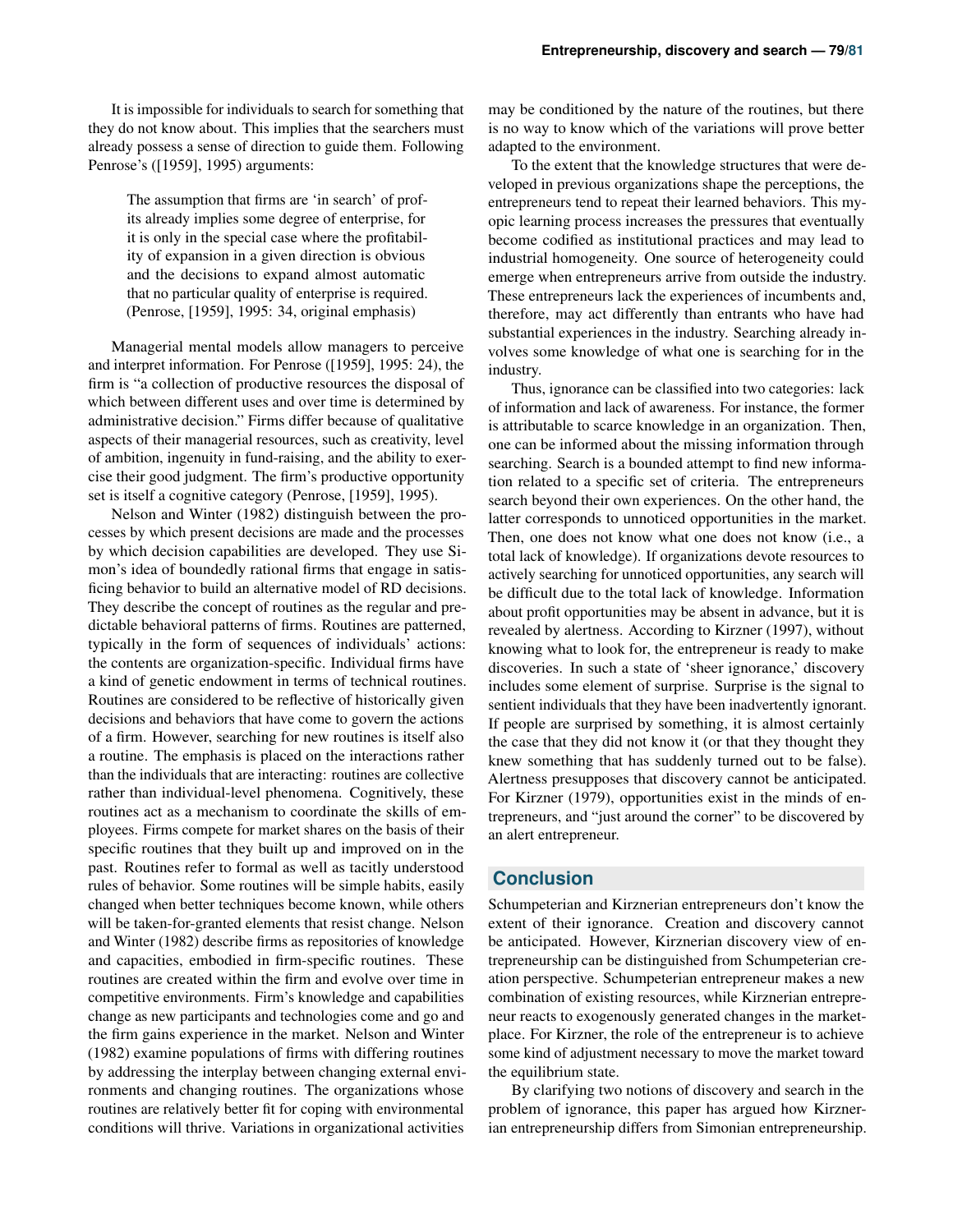Kirzner emphasizes the quality of perception for recognizing a profit opportunity. Individuals pursuing entrepreneurship need to perceive profit opportunities more clearly than others. Kirzner focusses on the ordinary profit-seeking endeavors of market participants to discover and exploit the opportunities for improvement. On the other hand, Simon emphasizes the search for possibilities and the localness and limits of rationality. Once entrepreneurs choose their problems, they settle on how to search the solution landscape to find sufficiently valuable solutions. They search until they find alternatives that are satisfactory enough.

In this paper, ignorance is classified into two categories: lack of information and lack of awareness. Through searching, agents can be informed about the missing information. It is impossible for agents to search for something that they do not know about. The searchers know the extent of their ignorance (lack of information). They can take steps through searching and remedy their ignorance. Searching for more and better knowledge is often motivated by a dissatisfaction with the information they have already obtained. On the other hand, discovery takes place as entrepreneurs are alert to profit opportunities not known in advance. Then one does not know what one does not know (lack of awareness). Without knowing what to look for, the entrepreneur reacts to the changes in the marketplace. Information about profit opportunities is revealed by alertness in disequilibrium. Disequilibrium creates market niches: the existence of disequilibrium in the marketplace, for Kirzner, implies profit opportunities. Disequilibrium exists because agents are ignorant and are often ignorant of their ignorance. Discovery replaces ignorance with newly identified feasible states.

## **References**

- Baumol, W. J. (1968). Entrepreneurship in Economic Theory. *American Economic Review, 58*: 64–71.
- Baumol, W. J. (1990). Entrepreneurship: Productive, Unproductive, and Destructive. *Journal of Political Economy, 98*: 893–921.
- Boettke, P. & Prychitko, D. (eds.) (1994). *The Market Process: Essays in Contemporary Austrian Economics*. Cheltenham: Edward Elgar Publishing.
- Caplin, A., Dean, M. & Martin, D. (2011). Search and Satisficing. *American Economic Review, 101*: 2899–2922.
- Cyert, R. M. & March, J. G. (1963). *A Behavioral Theory of the Firm*. Englewood Cliffs, NJ: Prentice-Hall.
- de Jong, J. P. & Marsili, O. (2015). The Distribution of Schumpeterian and Kirznerian Opportunities. *Small Business Economics, 44*: 19–35.
- Foss, N. J. & Klein, P. G. (2012). *Organizing Entrepreneurial Judgment: A New Approach to the Firm*. Cambridge: Cambridge University Press.
- Hayek, F. A. (1948). *Individualism and Economic Order*. Chicago: University of Chicago Press.
- Hayek, F. A. (1968). Competition as a Discovery Procedure. Translated by M. S. Snow. *Quarterly Journal of Austrian Economics, 5*: 9–23.
- Hayek, F. A. (1976). *Law, Legislation, and Liberty, Vol. 2: The Mirage of Social Justice*. Chicago: University of Chicago Press.
- Kihlstrom, R. E. & Laffont, J. J. (1979). A General Equilibrium Entrepreneurial Theory of Firm Formation based on Risk Aversion. *Journal of Political Economy, 87*: 719–748.
- Kirzner, I. M. (1973). *Competition and Entrepreneurship*. Chicago: University of Chicago Press.
- Kirzner, I. M. (1979). *Perception, Opportunity, and Profit*. Chicago: University of Chicago Press.
- Kirzner, I. M. (1981). Mises on Entrepreneurship. *Wirtschaftspolitische Blatter, 28 ¨* : 51–57.
- Kirzner, I. M. (1992). *The Meaning of Market Process: Essays in the Development of Modern Austrian Economics*. London: Routledge.
- Kirzner, I. M. (1997). Entrepreneurial Discovery and the Competitive Market Process: An Austrian Approach. *Journal of Economic Literature, 35*: 60–85.
- Kirzner, I. M. (1999). Creativity and/or Alertness: A Reconsideration of the Schumpeterian Entrepreneur. *Review of Austrian Economics, 11*: 5–17.
- Knight, F. H. (1921). *Risk, Uncertainty, and Profit*. Boston: Houghton Mifflin.
- Lachmann, L. M. (1976). On Austrian Capital Theory. E. G. Dolan (Ed.), *Foundations of Modern Austrian Economics*: 145–151. Kansas City, MO: Sheed Ward.
- Langlois, R. N. (2005). The Entrepreneurial Theory of the Firm and the Theory of the Entrepreneurial Firm. *Journal of Management Studies, 44*: 1107–1124.
- Leibenstein, H. (1987). *Inside the Firm: The Inefficiencies of Hierarchy*. Cambridge: Harvard University Press.
- March, J. G. & Simon, H. A. (1958). *Organizations*. New York: John Wiley and Sons, Inc.
- Milgrom, P. R. & Roberts, J. (1992). *Economics of Organization and Management*. Englewood Cliffs, NJ: Prentice-Hall.
- Mises, L. ([1949], 1966). *Human Action: A Treatise on Economics*. Chicago: Henry Regnery.